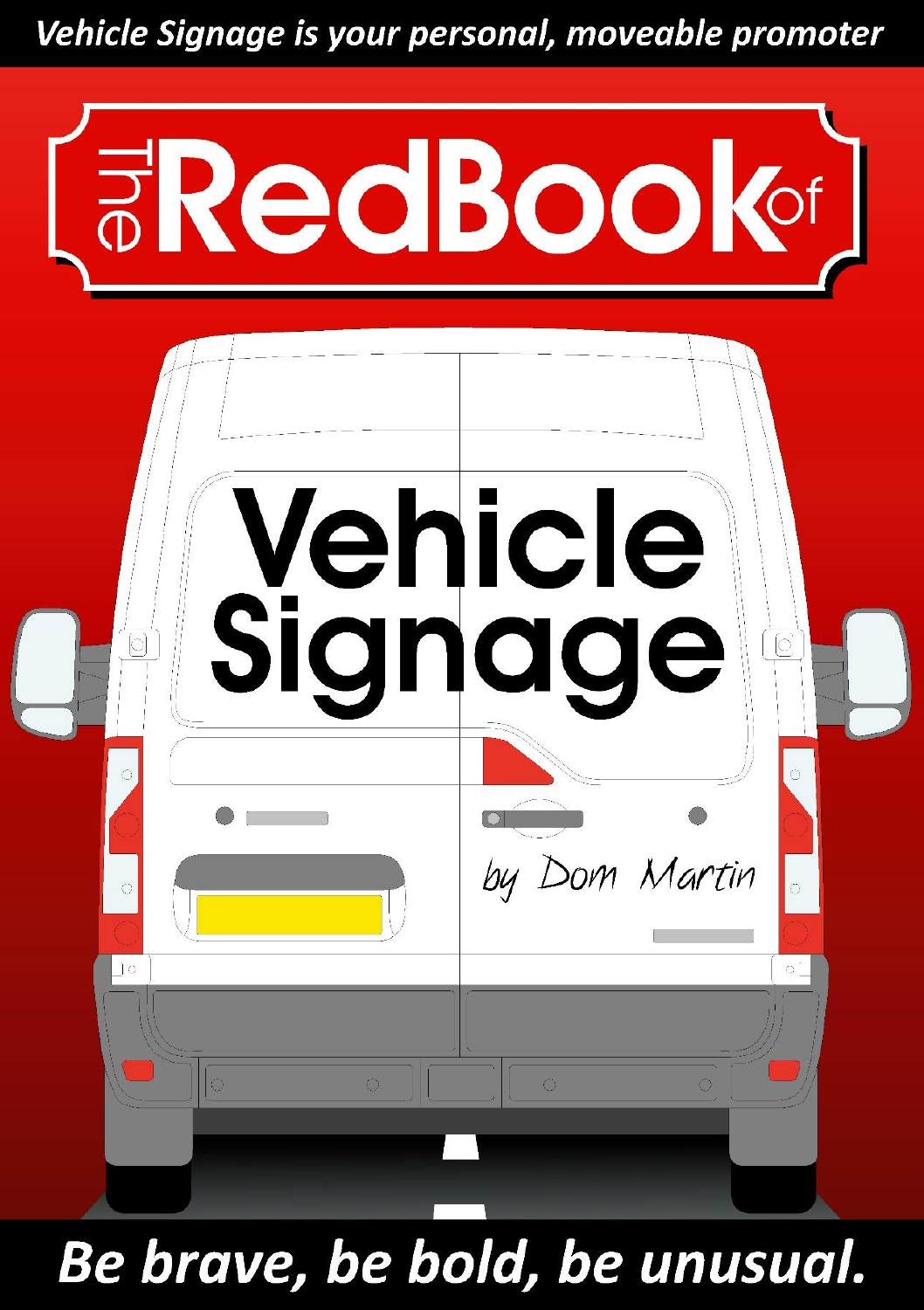# **What you need to know about Attracting Customers with Vehicle Signage**

Vehicle Signage is your personal, moveable promoter, a powerful advertising medium, for you whilst you're stationary or on the move, done correctly it can work wonders for your business and literally change it overnight, making you the most visible company in your area and the envy of all your competitors. Get it wrong and you risk presenting the wrong image causing resentment and dissatisfaction which could be a costly error.

Vehicle livery is indispensable to every business, and more economical than most other forms of advertising.

Many companies believe it is the best form of advertising and wouldn't let their vehicles out on the road without it!

#### **BUT**

#### **Why should you have vehicle signage?**

Because you need to stand out from your competition, advertise wherever you go and project a professional image.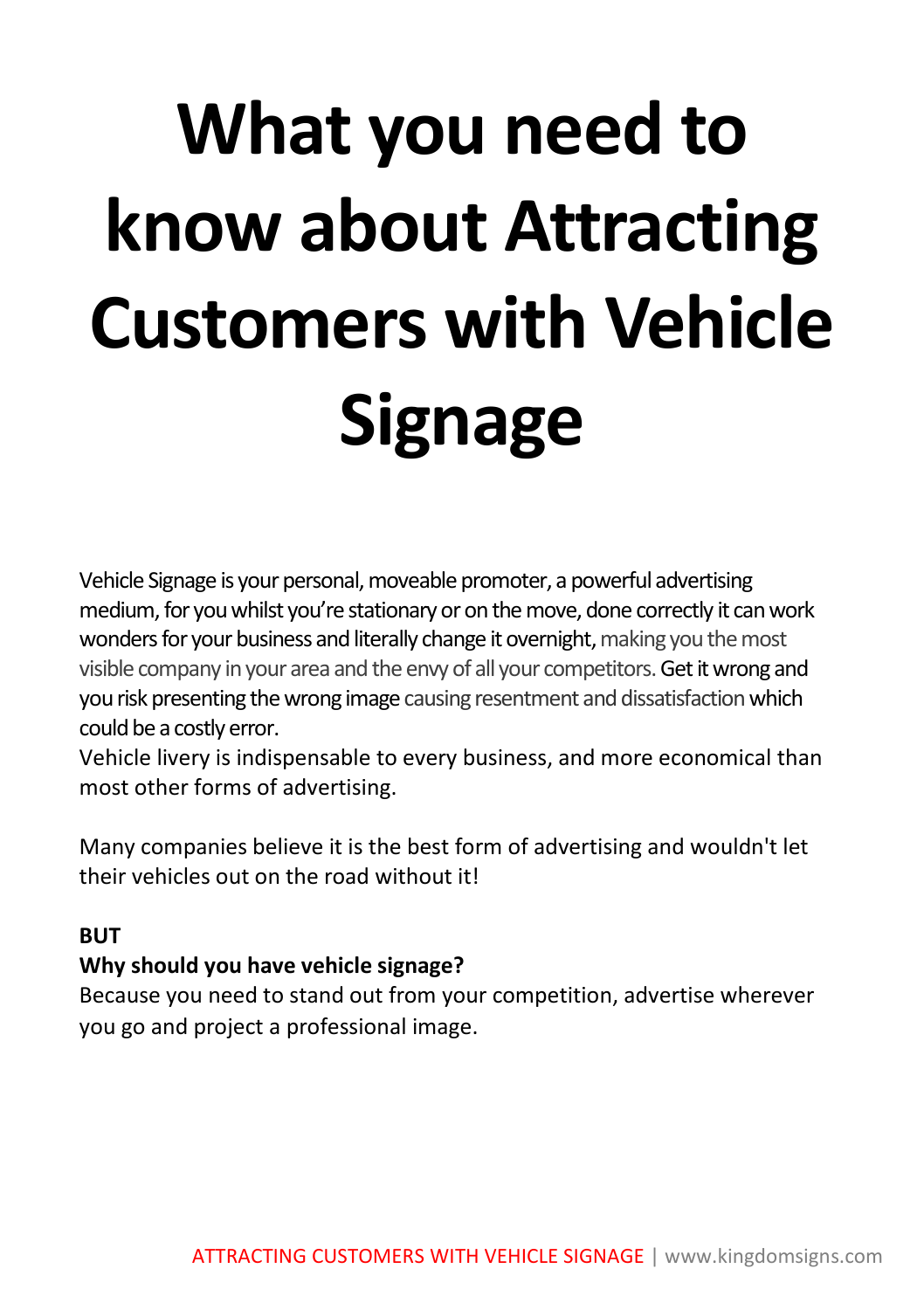Vehicles that don't advertise are losing out on some seriously large advertising space, for a one-time fee which will last until your next vehicle, be it 3 years or more. It's like direct marketing advertising in your work location and directly to your potential customers.

Your vehicle signage should grasp attention and burst into your customers mind by getting in their line of sight, with over 30 million vehicles on the road in the UK you have to be different if you want to stand out.



Watch this [vehicle being wrapped in time lapse](https://www.youtube.com/watch?v=uYx6dvLTviI)

Visit our website or click the link

Knowing your budget is an important factor but remember, it is a onetime investment, most businesses think of vehicle signage as a cost instead of an income stream, so start looking around for the cheapest prices (cheap is not always cheerful) instead of looking for a business who can help them make the most out of their business.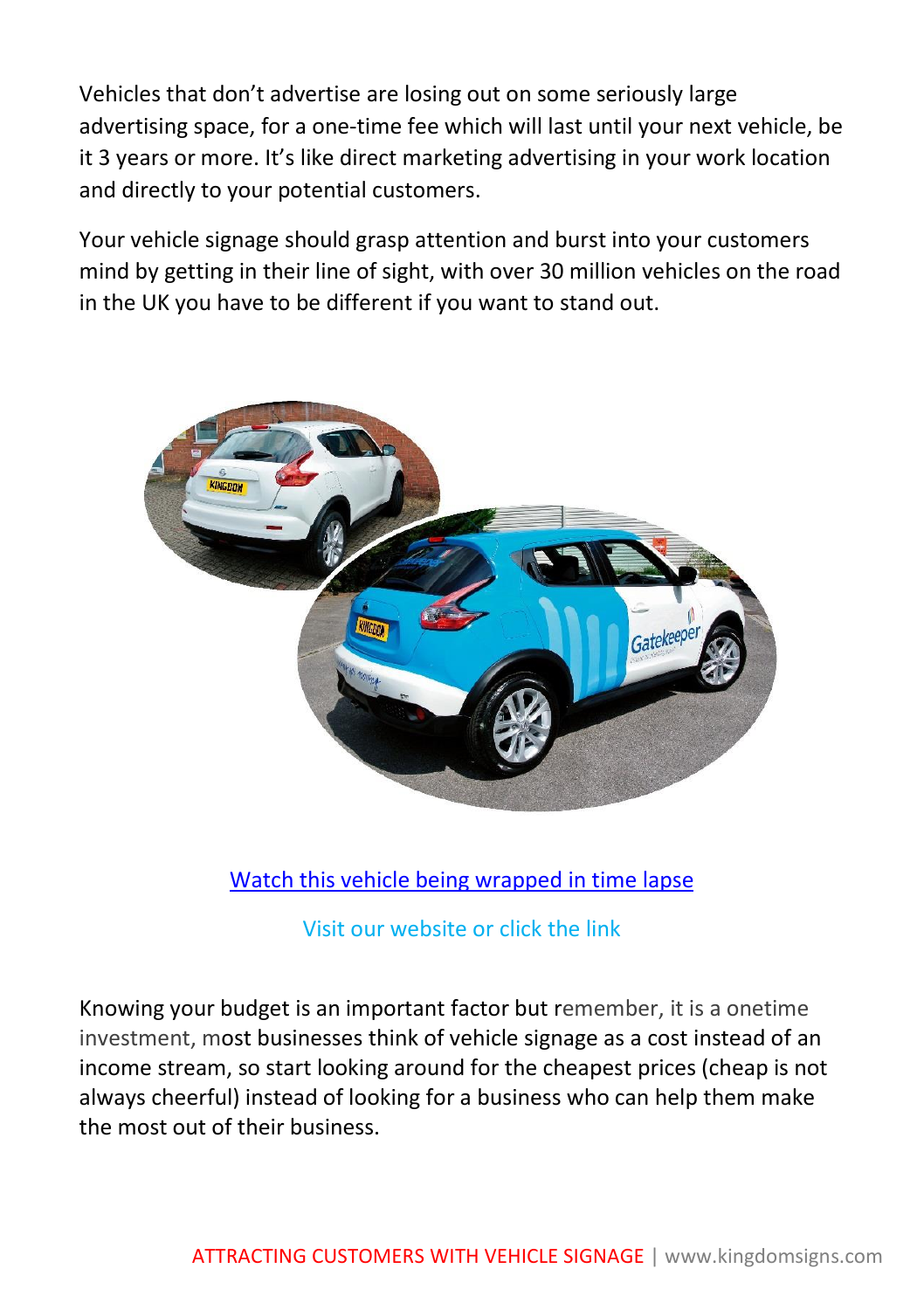It is not simply a case of putting stickers on a vehicle and suddenly you're going to get more customers. Design, image and appearance all need to be taken into account to achieve a good balance and end result.

Don't do what everybody else does. Be brave, be bold, be unusual but don't overload with too much information as it will lose attention.

#### **Think!**

Who are you promoting your business to and what benefit will they get from using your services or products. Make it clear at a glance so even a complete stranger would know what you do. Is your nicely designed logo legible from a distance showing who you are and what you do?

Your company name needs to shine out to make sure that customers contact you and not the competition.

What you do may be obvious to you and those who already know you but is it to the new customers you are trying capture? Is it clear in either your name, strapline, or slogan? Using photographic images or graphics can say a 1000 words. Keeping it simple will make it easy to read, stay away from too much unnecessary jargon which may overcrowd your message. White space is positive, filling all your available space can be negative.

Your signs need to be memorable, quick and easy to see, enough to place a seed in their mind, you may only have a few seconds to connect with your prospective customer.

What do your customers need and want, if it's something you do? Let them know.

Most sign companies will have a design department and should be able to offer some creative ideas. They will understand the lines of the various vehicles and how they can work for you and should also be able to advise save you money on materials. However, depending on your budget it may be necessary to invest in a graphic designer, but do ensure that the final design clearly conveys your message.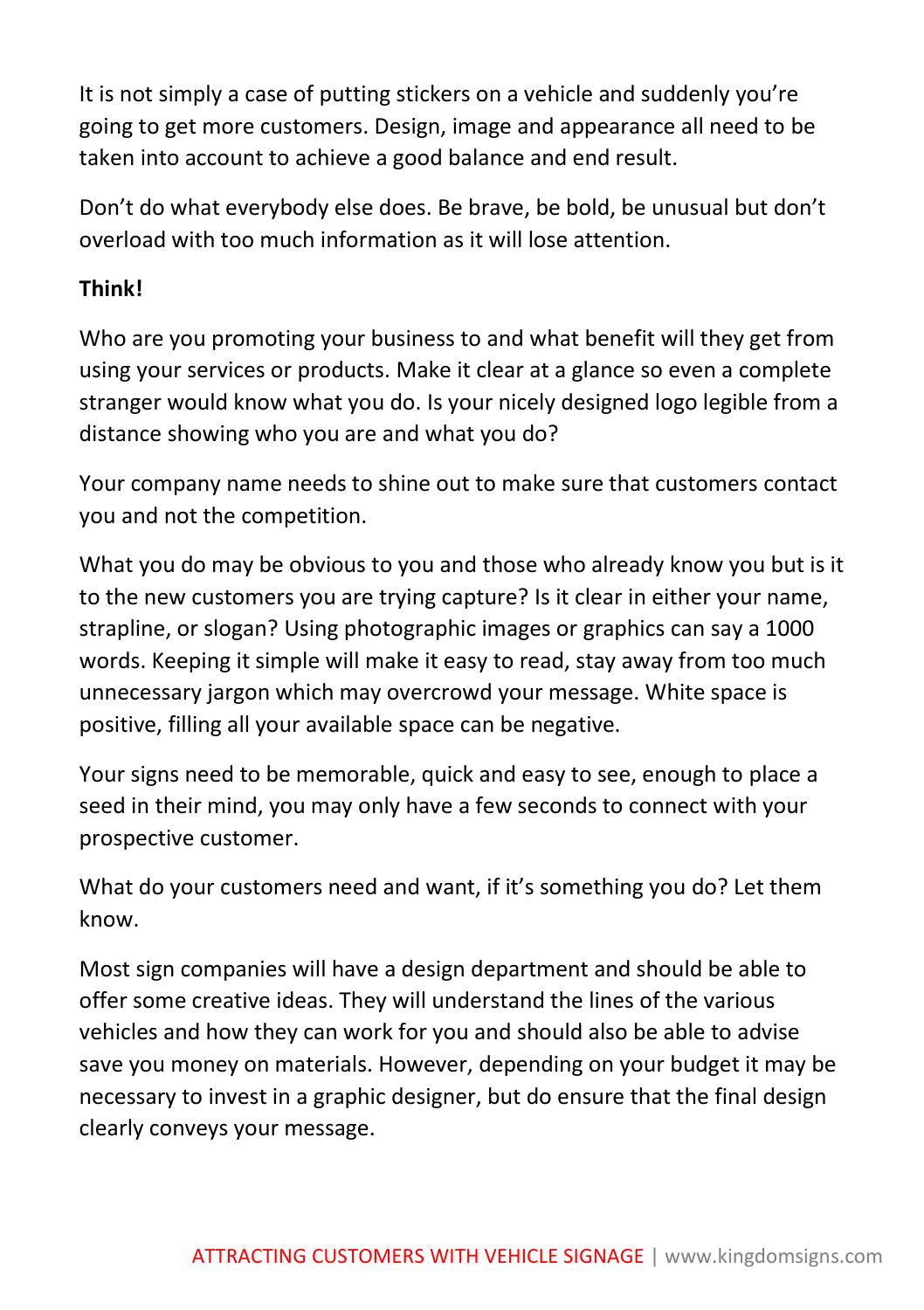For every vehicle livery whether it's on a trailer, car, van, lorry, or coach, you should receive a visual from your sign company or designer on a template for you to proof read and authorise before it is put into production.



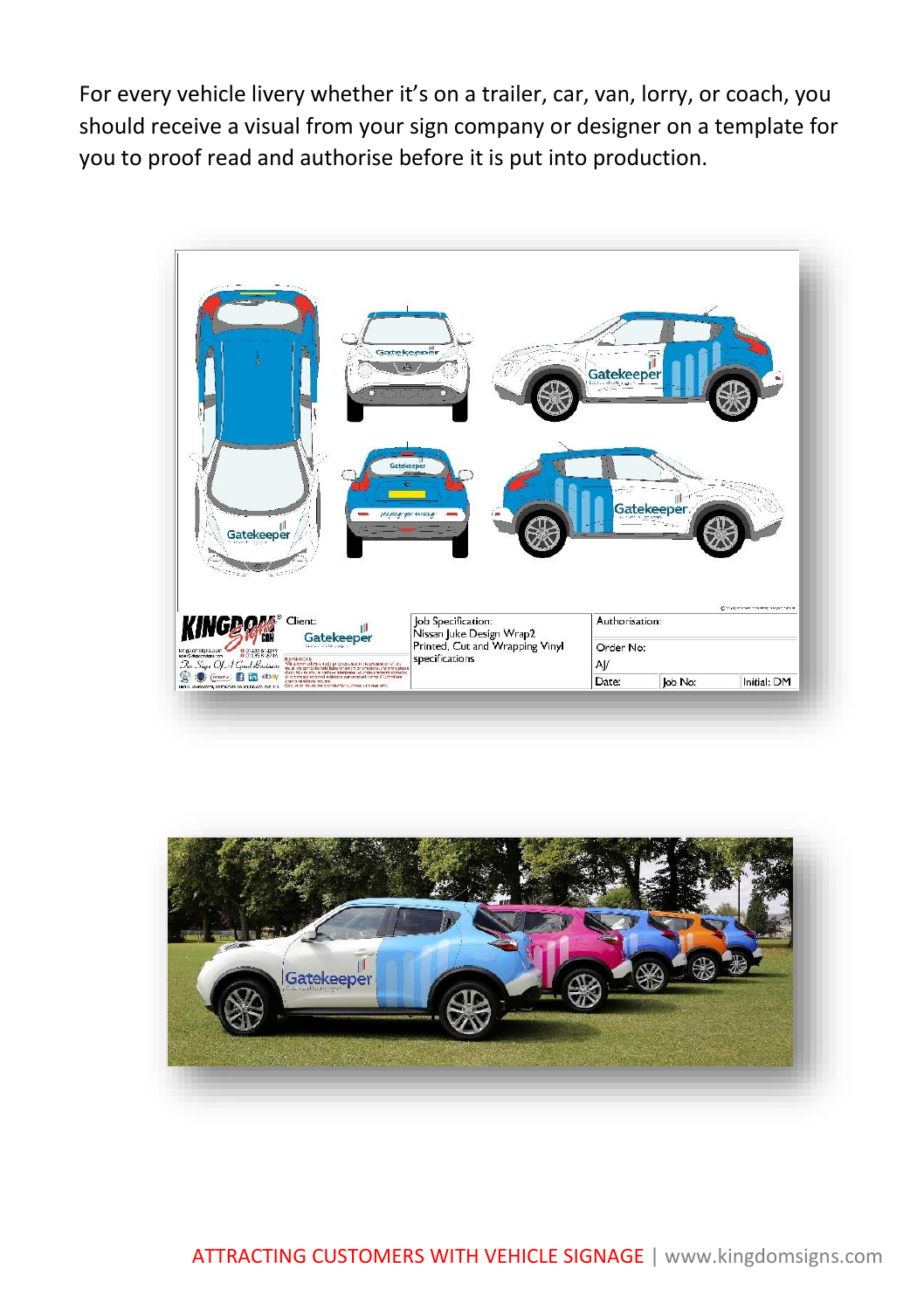Creating a good graphic design doesn't need to be complex, sometimes the plain and simple look is best and you can always separate your logo design by taking elements from it. Use a maximum of 2 to 3 font types and logos that are clear. Choose colours that work with your vehicle not against it, for example blue on red cause a purple blur while having white on silver can disappear in certain light conditions, these and other combinations can be used, but break the two colours apart with outlines, shadows and or with other design effects.

#### **How do you start designing vehicle graphics?**

Start with 3 basic steps. **Order, Balance** and **Effect** all need to be used together when trying to communicate with your customers and you may also consider using a **Primary Attractor**.

**Order** is the arrangement of graphics on your vehicle, whether big to small, positioning or location placement needs to read like a book from start to finish.

Understanding this is thinking about the order in which you want your customer to read your vehicle graphics and remember you.

Here's a simple 1, 2, 3, example.

- 1. **What** services or products you have to offer?
- 2. **Who** are you?
- 3. **How** you want to be contacted?

**Balance** is the balancing of the graphics, this does not mean it has to be symmetrical, asymmetrical is more pleasing to the eye it needs to flow on your vehicle and communicate to your customer, it's an advert about you and what you are trying to portray. Try to take into account your vehicles natural shape and colour.

**Effect** are the design elements that add extra value to your text and graphics be it outlines, shadows, transformations, 3D effects the list is endless they are the final presentation of your graphics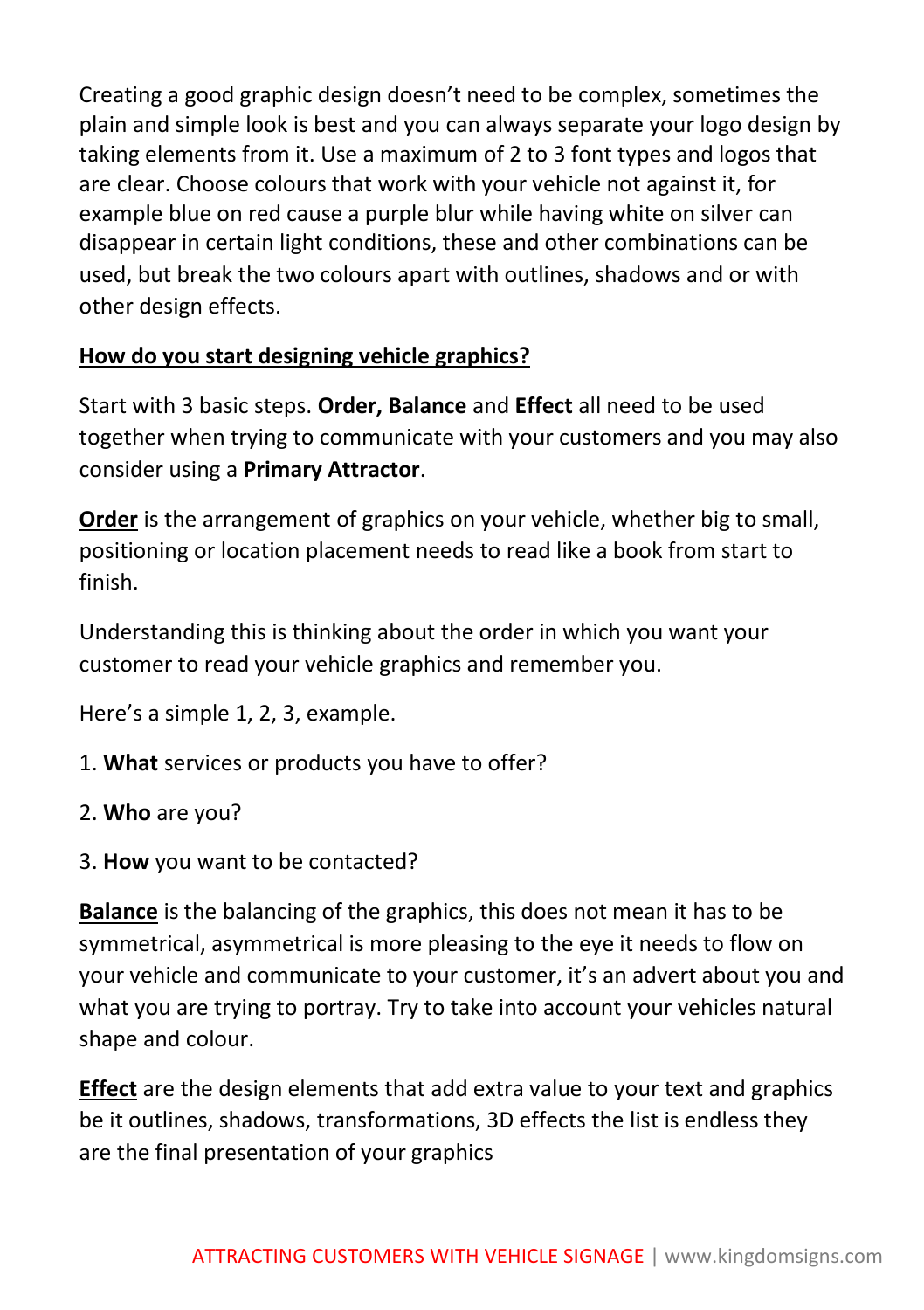**Primary attractor** is the first thing you see, the element that stands out from everything else. For example a giant teddy bear on the side of a vehicle could work if you were involved with soft toys, maybe even a plumber called Teddy, or a Rock and Roll dance instructor.



**Black outline seperating** orange and silver bodywork

**Primary attractor** Decal cut motorblke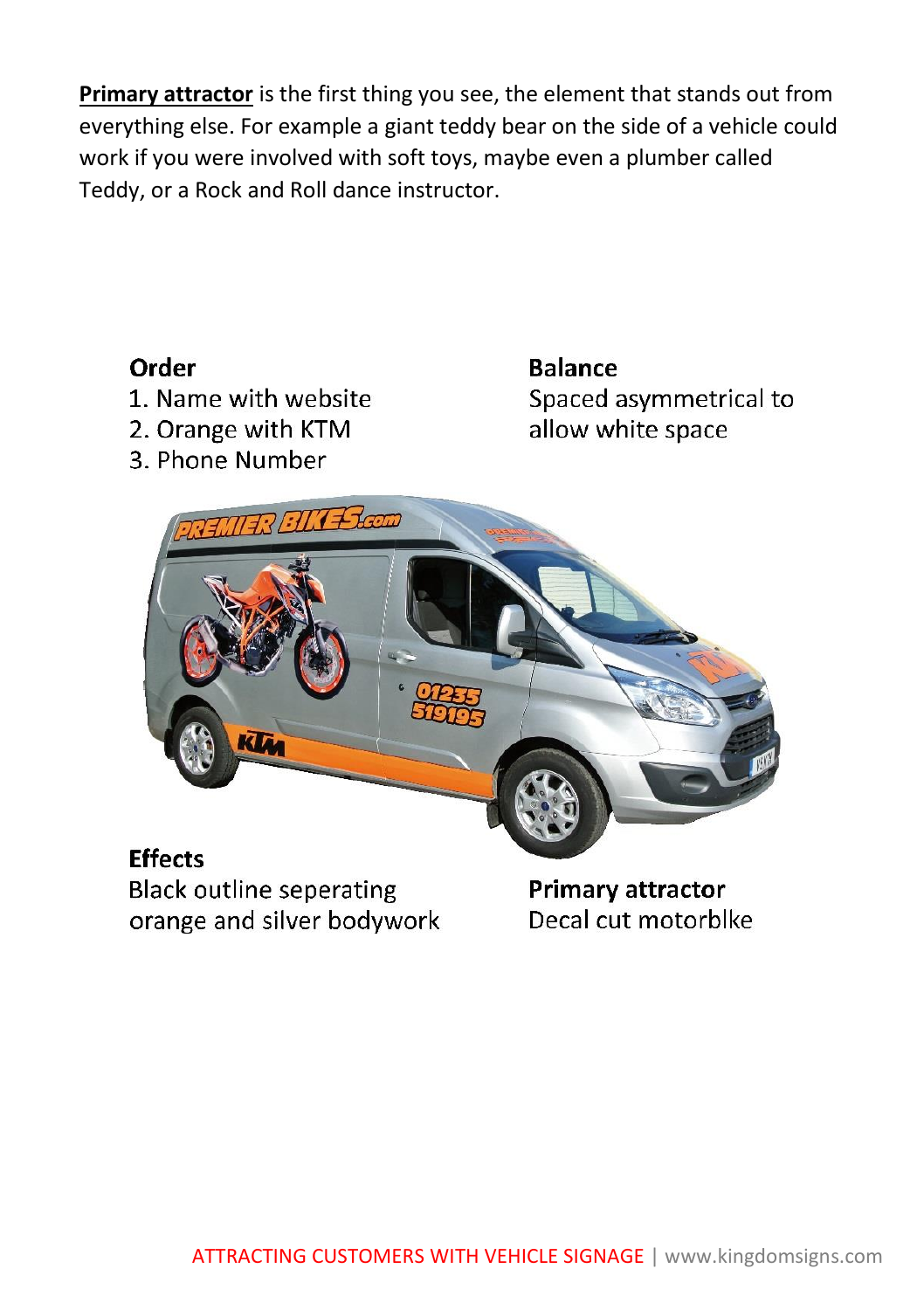#### **Contact**

Remember to consider how customers find more information, direct to your website where they can find everything they need to about your services or products. Use a concise web address either linking to your company name or what you do in business, you don't need to add your email addresses as they add extra clutter.

Ideally your website should be one of the first points of contact, as it is usually the most memorable and all your contact details are at their fingertips.

Using a telephone number as a contact either landline or mobile (not as unprofessional as it used to be) or both, are useful ways to pick up extra work whilst parked, at a customer's location or out on the road.

**QR codes** (abbreviated from Quick Response Codes) link directly to whatever you want, using a smartphone, be it to land them on your website or webpage of choice, open as a phone number, text, email or a message about offers etc.



This QR code links you to a specific landing page

Social networking or blogging sites such as Facebook, Twitter, LinkedIn are all other ways to start and stay in communication with your customers.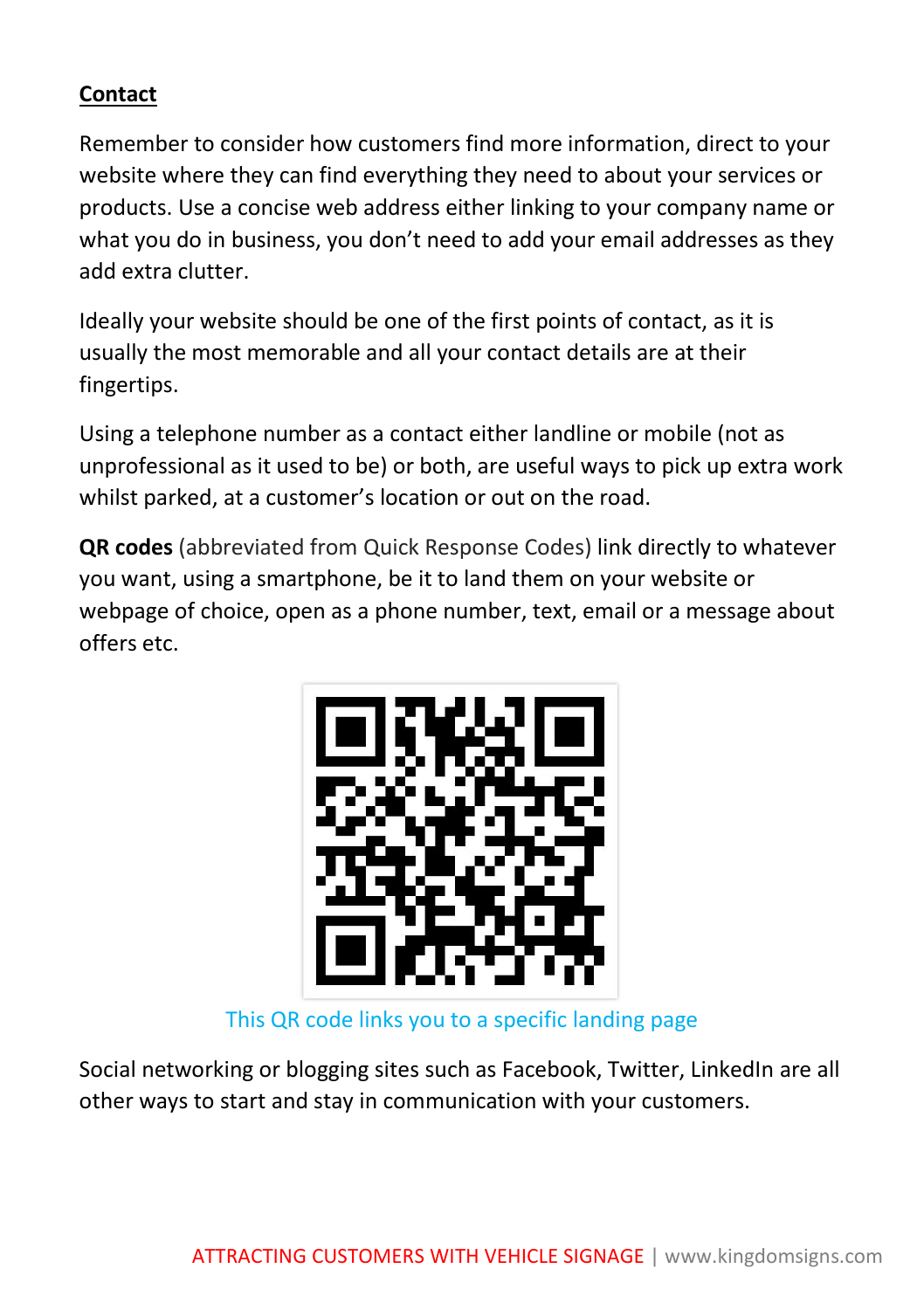**Location:** When you are ready to have your graphics fitted the location is important to achieve a quality fit, if possible it needs to be an internal and controlled environment, which will reduce contamination from dust in the air, rain, wind and sun. Specific temperatures are required for fitting vinyl graphics onto vehicles especially when wrapping vehicles, which need to be acclimatised before, during and after fitting which cannot be controlled outside.



#### Large internal vehicle fitting areas result in higher quality fitting

Make sure that the sign company you use to fit your vehicle graphics have skilled vehicle graphic fitters who have the knowledge and experience to complete the application to a high standard. Ensure that they use the right grade of vinyl media as there are many different types available. With life spans from 6 months to a year, used for short term removable advertising, Budget 1-3 years, Performance 5-7 years (this should be a standard vinyl and is the minimum grade we only use for solid colours), or up to 12 year casts, which require the use of heat guns and laser thermometers to set the vinyl's.